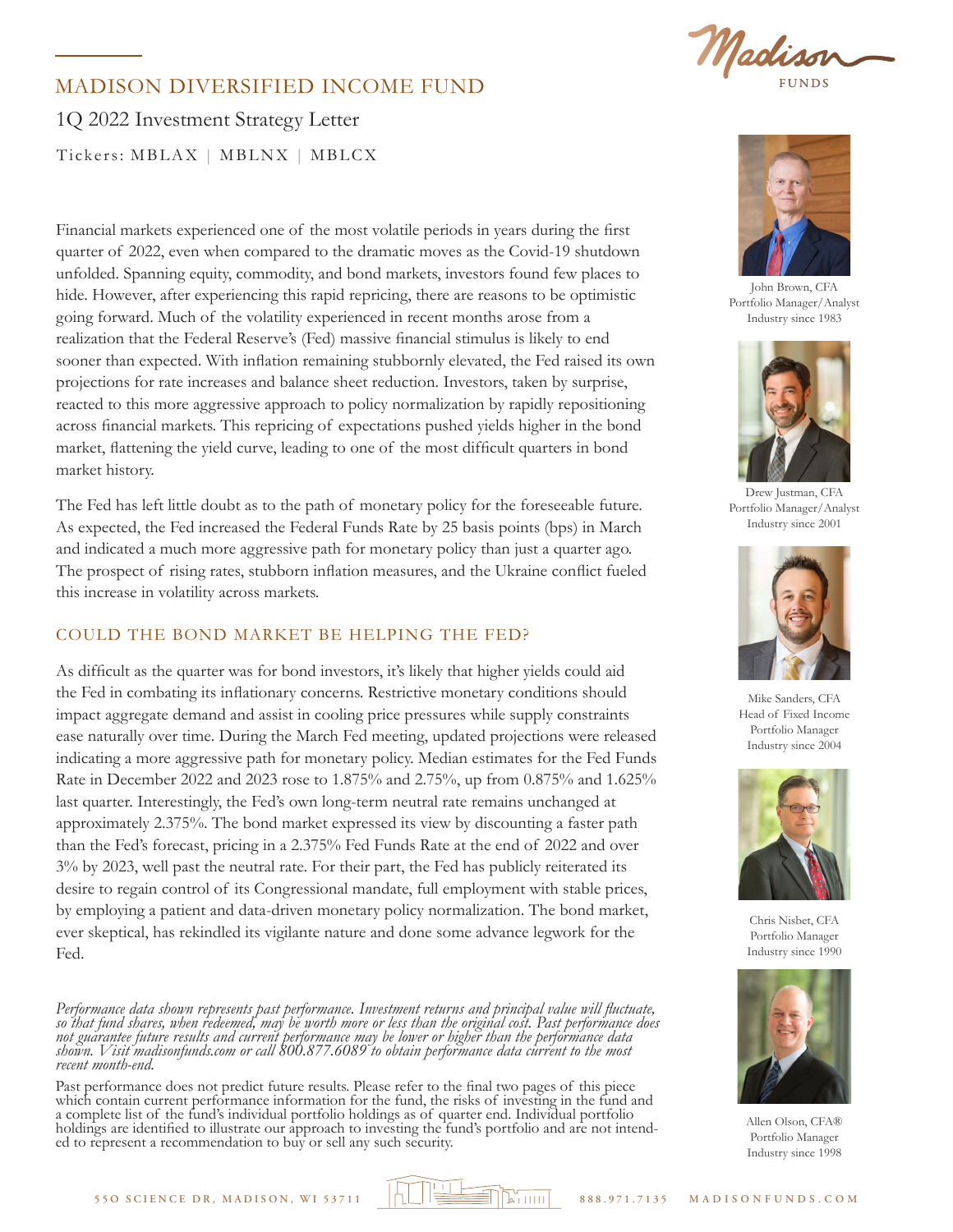Tickers: MBLAX | MBLNX | MBLCX

## CREDIT AND MORTGAGE UNDERPERFORMANCE

The cracks that formed in the second half of 2021 expanded in the first quarter. The Bloomberg U.S. Corporate Bond Index widened by 24 bps to 116 bps bringing the total return to -7.69% for the quarter. High yield corporate bonds didn't fare any better with the Bloomberg U.S. High Yield Index widening by 42 bps. Corporate bond spreads were as high as 144 bps in March before moving lower into month-end. There was no single event that was the cause of widening spreads. Issuance was at \$472 billion only slightly ahead of the \$454 billion issued in the first quarter of 2021. Corporate balance sheets remain strong but there is growing concern about leverage increasing in the future through share repurchases and mergers. The negative total returns have impacted the flow of funds into the asset class which has also pressured spreads. A normal source of stability in domestic bond markets has been foreign buyers, however, with central banks having significantly divergent policy paths, this normal reliable source of buying has been greatly reduced.

The mortgage-backed security (MBS) market was not immune to the spread volatility experienced during the first quarter as MBS underperformed similar duration Treasuries with the Bloomberg U.S. MBS Fixed Rate Index returning -4.97%. The significant back-up in interest rates significantly increased the rate sensitivity of MBS. Currently, over 75% of the Agency MBS market is trading below par which is the highest level since 2005. Additionally, the Fed is expected to announce the start of quantitative tightening in May thereby removing the largest, non-economic buyer of the asset class. The private sector will have to absorb the increase in MBS issuance which could continue to pressure spreads.

### ENERGY LEADS WITH INFLATION ON THE RISE

In our view, the most notable development during the quarter was rapidly rising inflation and the resulting performance discrepancy across S&P 500 sectors. As shown in the table below, Energy was the best performing sector by a wide margin, and Utilities was the only other sector with positive returns. All other sectors realized negative returns for the quarter with Communication Services, Consumer Discretionary, and Technology performing the worst. This is a significant change in sector leadership compared to the past several years.

In the equity portion of the Diversified Income fund, our goal is to provide an "all-weather portfolio" that does well in various market environments including periods with rising interest rates and inflation. This quarter we want to highlight four portfolio holdings in three different sectors that we believe are direct beneficiaries of higher inflation.

#### ENERGY

The fund owns **Baker Hughes (BKR)** and **EOG Resources (EOG)** in the Energy sector. We wrote about these stocks in our third quarter 2021 investment strategy letter.

To review, BKR is a leading oilfield services provider that helps its customers with

oil and gas exploration and production. Its customers include companies that discover oil, energy data management firms, drilling companies, well construction, and production and completion firms. The firm is also synonymous with the US rig count. BKR also helps make energy cleaner and more efficient, and is a leader in energy transition businesses, including carbon capture and hydrogen, along with being a market leader in supplying equipment for liquified natural gas (LNG) projects.

Exhibit 1: S&P 500 Performance by Sector in the First Quarter of 2022

| Sector                        | Return $(\%)$ |  |  |  |
|-------------------------------|---------------|--|--|--|
| Energy                        | 39.88         |  |  |  |
| <b>Utilities</b>              | 4.77          |  |  |  |
| <b>Consumer Staples</b>       | $-1.01$       |  |  |  |
| Financials                    | -1.48         |  |  |  |
| Industrials                   | $-2.36$       |  |  |  |
| Materials                     | $-2.38$       |  |  |  |
| Health Care                   | $-2.58$       |  |  |  |
| Real Estate                   | $-6.32$       |  |  |  |
| Technology                    | $-8.36$       |  |  |  |
| <b>Consumer Discretionary</b> | $-9.03$       |  |  |  |
| <b>Communication Services</b> | $-11.92$      |  |  |  |
| S&P 500                       | -4.60         |  |  |  |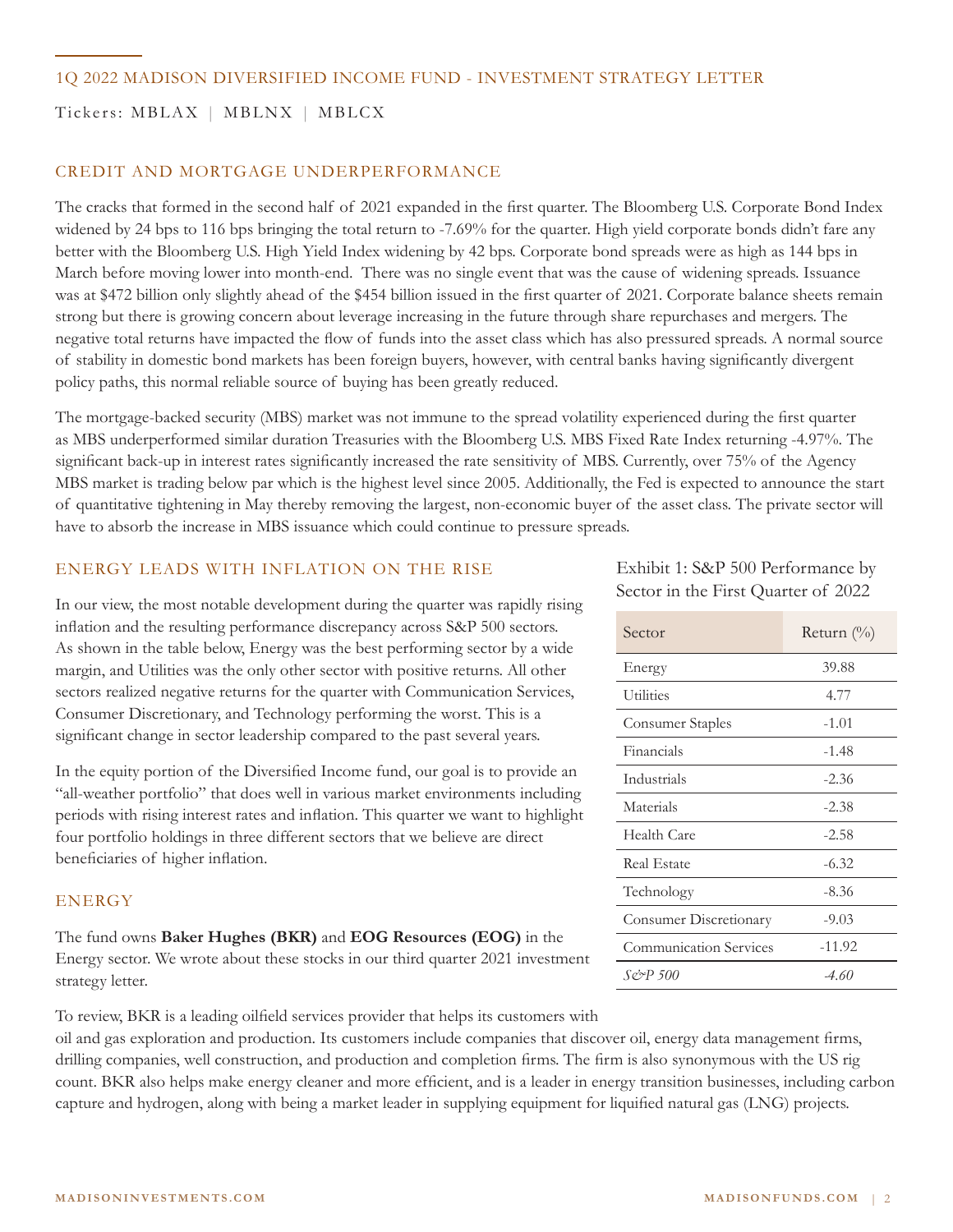### 1Q 2022 MADISON DIVERSIFIED INCOME FUND - INVESTMENT STRATEGY LETTER

# Tickers: MBLAX | MBLNX | MBLCX

EOG is a leading oil and gas exploration and production company with attractive exposure to US shale resources. Its energy mix is ~72% oil and liquid natural gas and 28% natural gas. The company has premium acreage that includes over 10,000 potential drilling locations, which provides a long runway for growth. EOG has a disciplined management team that limits operating expenses and capital spending which results in high free cash flow, a rarity in the Energy sector.

Our theses on BKR and EOG is that both stocks will benefit from higher energy prices and production growth over time. For BKR, higher energy prices are likely to increase demand for its oilfield products and services. This is a cyclical industry, and we believe the cyclical low in demand occurred in mid-2020 as customers significantly pulled back on oil and gas capital expenditure spending during the early stages of the Covid pandemic. For EOG, higher energy prices are likely to result in higher production volumes and increased average selling prices for oil and gas from its wells. Importantly, both BKR and EOG generate positive cash flow, have low financial leverage versus peers, and A-rated balance sheets by S&P.

#### CONSUMER STAPLES

The fund owns **Archer-Daniels Midland (ADM)** in the Consumer Staples sector. ADM is a leading processor of agricultural products including soybeans and corn. It buys crops from farmers, transports, stores the crops until it processes them, and then sells the finished product to end market buyers. The company has a global footprint with a large network of logistical assets to store and transport commodities around the world, which gives it a competitive advantage in mostly commodity businesses. The company also has a flavors and specialty ingredient business that is a small but rapidly growing part of its portfolio. ADM generates solid cash flow and has an A-rated balance sheet by S&P, indicative of solid financial strength. Additionally, it is a Dividend Aristocrat that has increased its dividend each year for 45 years.

Our thesis on ADM is that it will benefit from higher agricultural commodity prices. In the short term, there is strong demand and limited supply for agricultural commodities due to current global events including Covid, supply chain disruptions, and more recently, the conflict in eastern Europe. On a longer-term basis, ADM is exposed to favorable secular trends including rising soybean consumption in China and other emerging markets.

#### MATERIALS

The fund owns **Nucor (NUE)** in the Materials sector. NUE is a leading manufacturer of steel and steel products. It is the largest steelmaker in the US based on production volume. The company has a low fixed cost position with a diverse product and mill portfolio that takes market share over time. NUE has a strong balance sheet and flexible capital spending model that can quickly adjust to changing economic conditions. It is a Dividend Aristocrat which has raised its dividend annually for 48 years. The stock yielded 3% at the time of purchase and had a relative dividend yield of 2x the S&P 500.

Our thesis on NUE is that it will benefit from higher steel prices and market share gains. In the short term, there is strong demand and limited supply for steel due to current global events including Covid, supply chain disruptions, and more recently, the conflict in eastern Europe. On a longer-term basis, we believe NUE will be a beneficiary of onshoring, where manufacturing returns to the US, which will generate rising demand for steel. One recent example of onshoring is Intel (INTC) announcing plans to build a \$20 billion investment in the construction of new leading-edge chip factories in Ohio.

ADM, BKR, EOG and NUE were purchased in the first half of 2021. Together, these four stocks are now more than 10% of the portfolio. While we can't predict the future, if inflation remains elevated going forward, these companies should continue to benefit.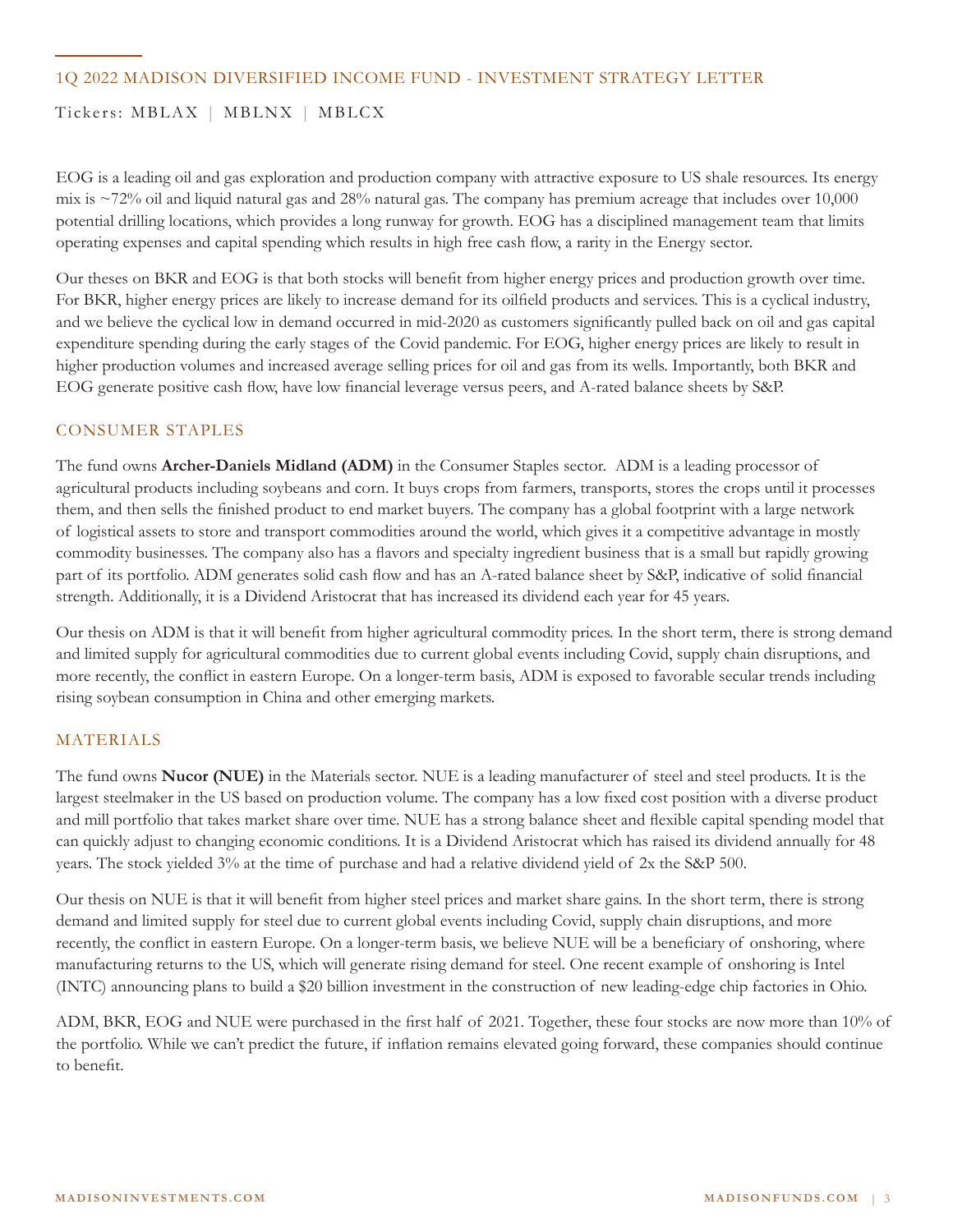### 1Q 2022 MADISON DIVERSIFIED INCOME FUND - INVESTMENT STRATEGY LETTER

Tickers: MBLAX | MBLNX | MBLCX

### PERFORMANCE & POSITIONING

For the quarter, the Madison Diversified Income Fund Class A (the Fund) returned -1.78%, beating the Bloomberg U.S. Aggregate Index (-5.93%) and S&P 500 Index (-4.60), and trailing the Russell 1000 Value Index (-0.74), and Lipper Equity Income peer group (-0.85%). Within bonds, lower duration versus the benchmark and an underweight to agency mortgagebacked securities (MBS) were the largest contributors to performance. The Fund participated in few new issue corporate bond deals given market volatility and limited new issue concessions. Towards the end of the quarter, the Fund started to reduce its underweight to MBS and increased its duration closer to the benchmark.. The Fund has a slightly lower duration versus the benchmark as we believe inflation will moderate some, but still be elevated to recent history and the terminal rate will be higher versus current market expectations leading to gradually higher rates in the months ahead.

*John Brown Mike Sanders Chris Nisbet Drew Justman Allen Olson*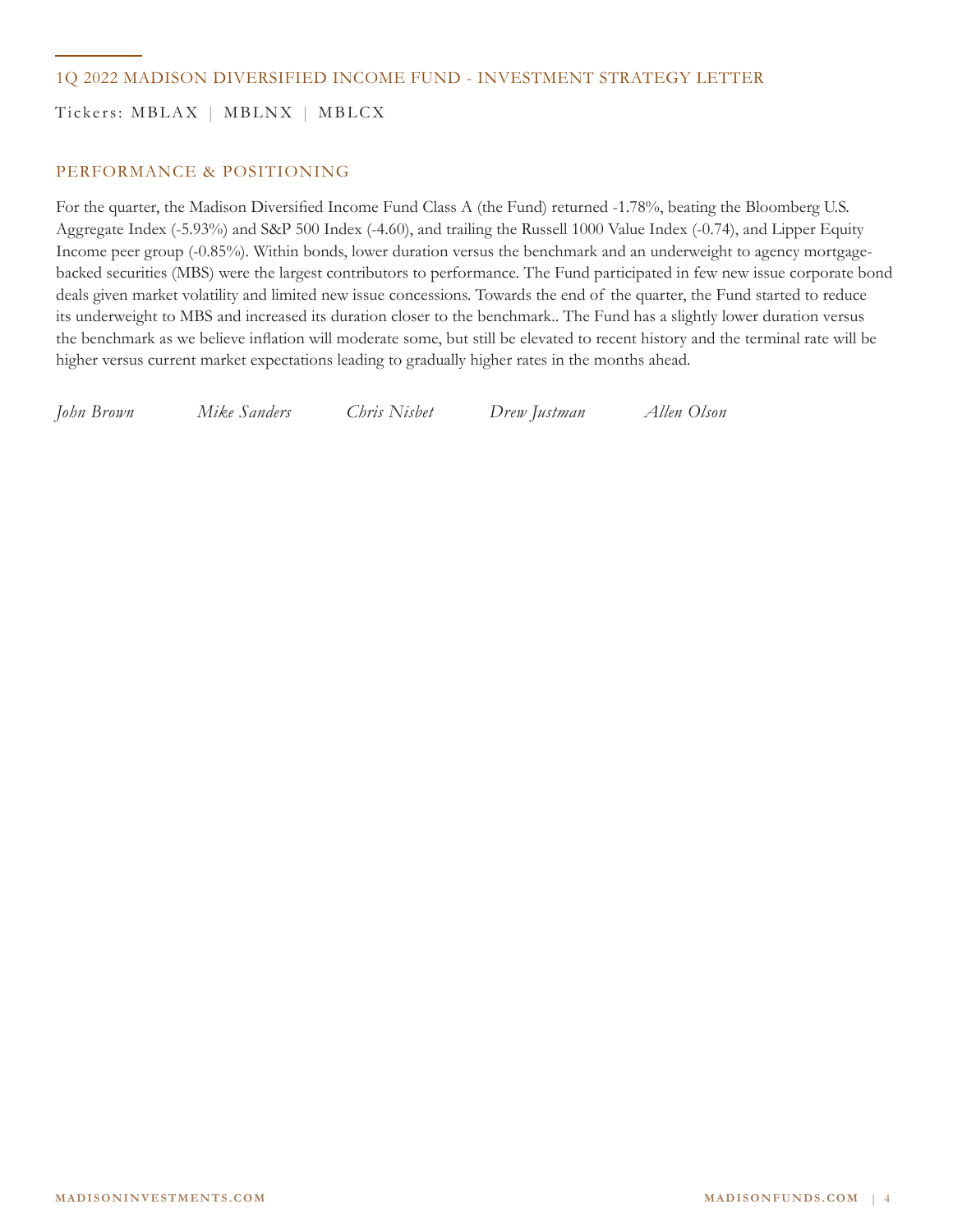### 1Q 2022 MADISON DIVERSIFIED INCOME FUND - INVESTMENT STRATEGY LETTER

# Tickers: MBLAX | MBLNX | MBLCX

#### DISCLOSURES

Indices are unmanaged. An investor cannot invest directly in an index. They are shown for illustrative purposes only, and do not represent the performance of any specific investment. Index returns do not include any expenses, fees or sales charges, which would lower performance.

Custom Blended Benchmark - 50% Fixed / 50% Equity Blend Benchmark consists of 50% Bank of America U.S. Corp. Govt. & Mtg. Index and 50% S&P 500® Index. ICE Bank of America U.S. Corporate, Government & Mortgage Index, "ICEBofA Corp/Govt & Mtg." is a broad-based measure of the total rate of return performance of the U.S. investment-grade bond markets.

The S&P 500® Index is a large-cap market index which measures the performance of a representative sample of 500 leading companies in leading industries in the U.S.

Russell 1000® Index measures the performance of the 1,000 largest companies in the Russell 3000® Index, which represents approximately 89% of the total market capitalization of the Russell 3000 Index.

The Bloomberg US Corporate Index measures the investment grade, US dollar-denominated, fixed-rate, taxable corporate and governmentrelated bond markets.

Bonds are subject to certain risks including interest-rate risk, credit risk and inflation risk. As interest rates rise, the prices of bonds fall. Long-term bonds are more exposed to interest-rate risk than short-term bonds. In a low-interest environment, there may be less opportunity for price appreciation. In a lower interest environment, there may be less opportunity for price appreciation.

The Dividend Aristocrats are S&P 500 index constituents. Qualifications for a stock to be a Dividend Aristocrat are 1) a stock must be a member of the S&P 500 and 2) a stock must have increased their dividend payment for at least the past 25 consecutive years.

"Madison" and/or "Madison Investments" is the unifying tradename of Madison Investment Holdings, Inc., Madison Asset Management, LLC ("MAM"), and Madison Investment Advisors, LLC ("MIA"), which also includes the Madison Scottsdale office. MAM and MIA are registered as investment advisers with the U.S. Securities and Exchange Commission. Madison Funds are distributed by MFD Distributor, LLC. MFD Distributor, LLC is registered with the U.S. Securities and Exchange Commission as a broker-dealer and is a member firm of the Financial Industry Regulatory Authority. The home office for each firm listed above is 550 Science Drive, Madison, WI 53711. Madison's toll-free number is 800-767-0300.

Any performance data shown represents past performance. Past performance is no guarantee of future results.

Non-deposit investment products are not federally insured, involve investment risk, may lose value and are not obligations of, or guaranteed by, any financial institution. Investment returns and principal value will fluctuate.

This report is for informational purposes only and is not intended as an offer or solicitation with respect to the purchase or sale of any security.

Consider the investment objectives, risks, and charges and expenses of Madison Funds carefully before investing. Each fund's prospectus contains this and other information about the fund. Call 800.877.6089 or visit madisonfunds.com to obtain a prospectus and read it carefully before investing.

Although the information in this report has been obtained from sources that the firm believes to be reliable, we do not guarantee its accuracy, and any such information may be incomplete or condensed. All opinions included in the report constitute the authors' judgment as of the date of this report and are subject to change without notice. This report is for informational purposes only and is not intended as an offer or solicitation with respect to the purchase or sale of any security.

Madison Asset Management, LLC does not provide investment advice directly to shareholders of the Madison Funds. Opinions stated are informational only and should not be taken as investment recommendation or advice of any kind whatsoever (whether impartial or otherwise).

Madison Funds are distributed by MFD Distributor, LLC, member FINRA.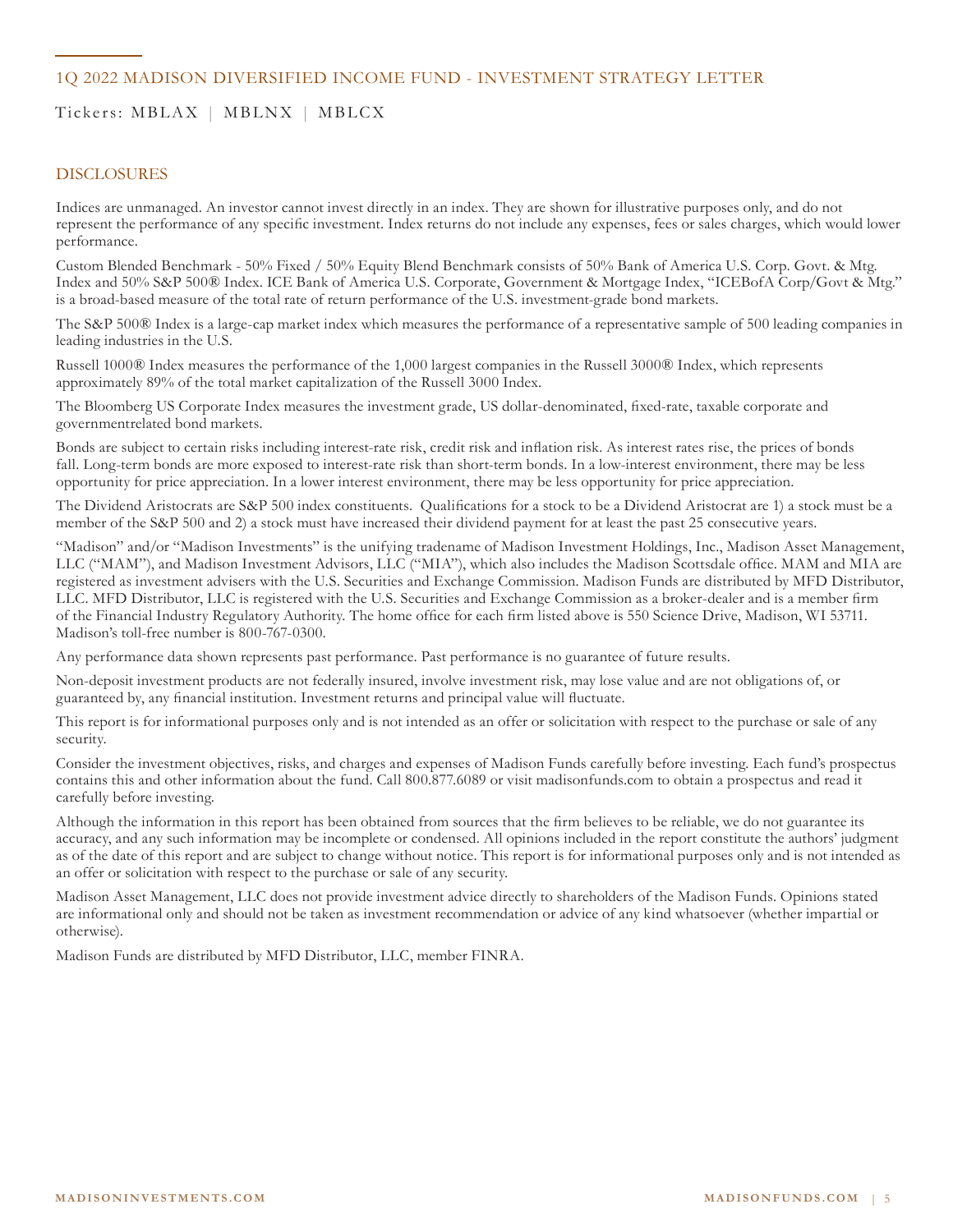Madison

# MADISON DIVERSIFIED INCOME FUND

March 31, 2022

\$ 20,000

# Growth of \$10,000 Class A Shares, Trailing 10 Years<sup>1</sup>



|                |                                           | Three<br>Months | YTD     | 1 Yr    | 3Yr   | 5Yr   | 10Yr                     | Since<br>Inception       |
|----------------|-------------------------------------------|-----------------|---------|---------|-------|-------|--------------------------|--------------------------|
| Class A        | Without Sales Charge                      | $-1.78$         | $-1.78$ | 8.01    | 9.97  | 9.45  | 8.35                     | 6.40                     |
|                | With Sales Charge                         | $-7.41$         | $-7.41$ | 1.81    | 7.81  | 8.16  | 7.71                     | 6.14                     |
| Class B        | Without Sales Charge                      | $-1.96$         | $-1.96$ | 7.18    | 9.15  | 8.64  | 7.71                     | 6.14                     |
|                | With Sales Charge                         | $-6.36$         | $-6.36$ | 2.84    | 8.16  | 8.35  | 7.71                     | 6.14                     |
| Class C        | Without Sales Charge                      | $-1.90$         | $-1.90$ | 7.24    | 9.20  | 8.67  | $\overline{\phantom{a}}$ | 7.60                     |
|                | With Sales Charge                         | $-2.88$         | $-2.88$ | 6.27    | 9.20  | 8.67  | $\overline{a}$           | 7.60                     |
|                | $50\%$ Fixed / $50\%$ Equity Blend        | $-5.29$         | $-5.29$ | 5.53    | 10.42 | 9.22  | 8.55                     | $\overline{\phantom{a}}$ |
|                | ICE BofA Corp/Govt & Mtg. Index           | $-6.10$         | $-6.10$ | $-4.12$ | 1.69  | 2.16  | 2.28                     |                          |
| S&P 500® Index |                                           | $-4.60$         | $-4.60$ | 15.65   | 18.92 | 15.99 | 14.64                    |                          |
|                | Calendar Year Returns <sup>2</sup> $(\%)$ |                 |         |         |       |       |                          |                          |
|                |                                           |                 |         |         |       |       |                          |                          |

|                                                                                  |  |  | 2012 2013 2014 2015 2016 2017 2018 2019 2020 2021       |  |  |
|----------------------------------------------------------------------------------|--|--|---------------------------------------------------------|--|--|
| Class A                                                                          |  |  | 7.61 15.39 6.78 -0.16 8.75 12.83 -1.16 19.28 7.57 14.39 |  |  |
| 50% Fixed / 50% Equity 10.24 13.90 10.05 1.23 7.36 12.42 -1.90 20.03 13.73 12.76 |  |  |                                                         |  |  |

Performance data shown represents past performance. Investment returns and principal value will fluctuate, so that fund shares,<br>when redeemed, may be worth more or less than the original cost. Past performance does not gua *performance may be lower or higher than the performance data shown. Visit madisonfunds.com or call 800.877.6089 to obtain performance data current to the most recent month-end.*

#### Distribution History  $C1$

| Class A - Per Share |        |            |
|---------------------|--------|------------|
| Year                | Total  | Yr-End Nav |
| 2021                | \$0.06 | \$17.11    |
| 2020                | \$0.46 | \$16.79    |
| 2019                | \$1.08 | \$16.07    |
| 2018                | \$1.53 | \$14.39    |
| 2017                | \$0.51 | \$16.13    |
|                     |        |            |

## 10-Yr Risk Measures  $(\% )$

Class A vs. 50% Fixed / 50% Equity Blend

| Yr-End Nav | Standard Deviation                                                         | 7.71   |
|------------|----------------------------------------------------------------------------|--------|
| \$17.11    | Downside Capture                                                           | 114.16 |
| \$16.79    | Upside Capture                                                             | 104.57 |
| \$16.07    |                                                                            |        |
| \$14.39    | Yields Class A                                                             |        |
| \$16.13    | 30-day SEC Yield                                                           | 1.20%  |
|            | Yield to Maturity                                                          | 3.15%  |
|            | Other available share classes have yields that may be higher or lower than |        |

*Other available share classes have yields that may be higher or lower than the class presented.* 

# Experienced Management



John Brown,CFA Portfolio Manager Industry since 1983



Portfolio Manager Industry since 1990

Allen Olson, CFA Portfolio Manager Industry since 1998

Drew Justman, CFA Portfolio Manager Industry since 2001



Fund Features Mike Sanders, CFA Head of Fixed Income, Portfolio Manager Industry since 2004

- $\blacktriangleright$  Fund seeks high total return by combining income and capital appreciation
- $\blacktriangleright$  Focus on dividend paying stocks at attractive prices
- $\blacktriangleright$  Active management of credit risk, sector allocation and yield curve position
- $\blacktriangleright$  Target: 60% stocks and 40% bonds

| Class | Ticker       | Inception<br>Date | Exp.<br>Ratio |
|-------|--------------|-------------------|---------------|
| A     | MBLAX        | 12/29/97          | 1.11%         |
| В     | <b>MBLNX</b> | 12/29/97          | 1.86%         |
| C     | <b>MBLCX</b> | 7/31/12           | 1.86%         |
|       |              | .                 |               |

*Expense ratios are based on the fund's most recent prospectus.*

Distribution Frequency - Monthly

1 Growth of \$10,000 for the years indicated is calculated at NAV and assumes all dividends and capital gain distributions were reinvested. It does not take into<br>account sales charges (see Note 2 below) or the effect of tax

2 Average annual total returns and calendar year returns assume all distributions are reinvested and reflect applicable fees and expenses. Class A share returns<br>without sales charge would be lower if sales charge were incl within 12 months of purchase.

Indices are unmanaged. An investor cannot invest directly in an index. They are shown for illustrative purposes only, and do not represent the performance of any specific investment. Index returns do not include any expenses, fees or sales charges, which would lower performance.